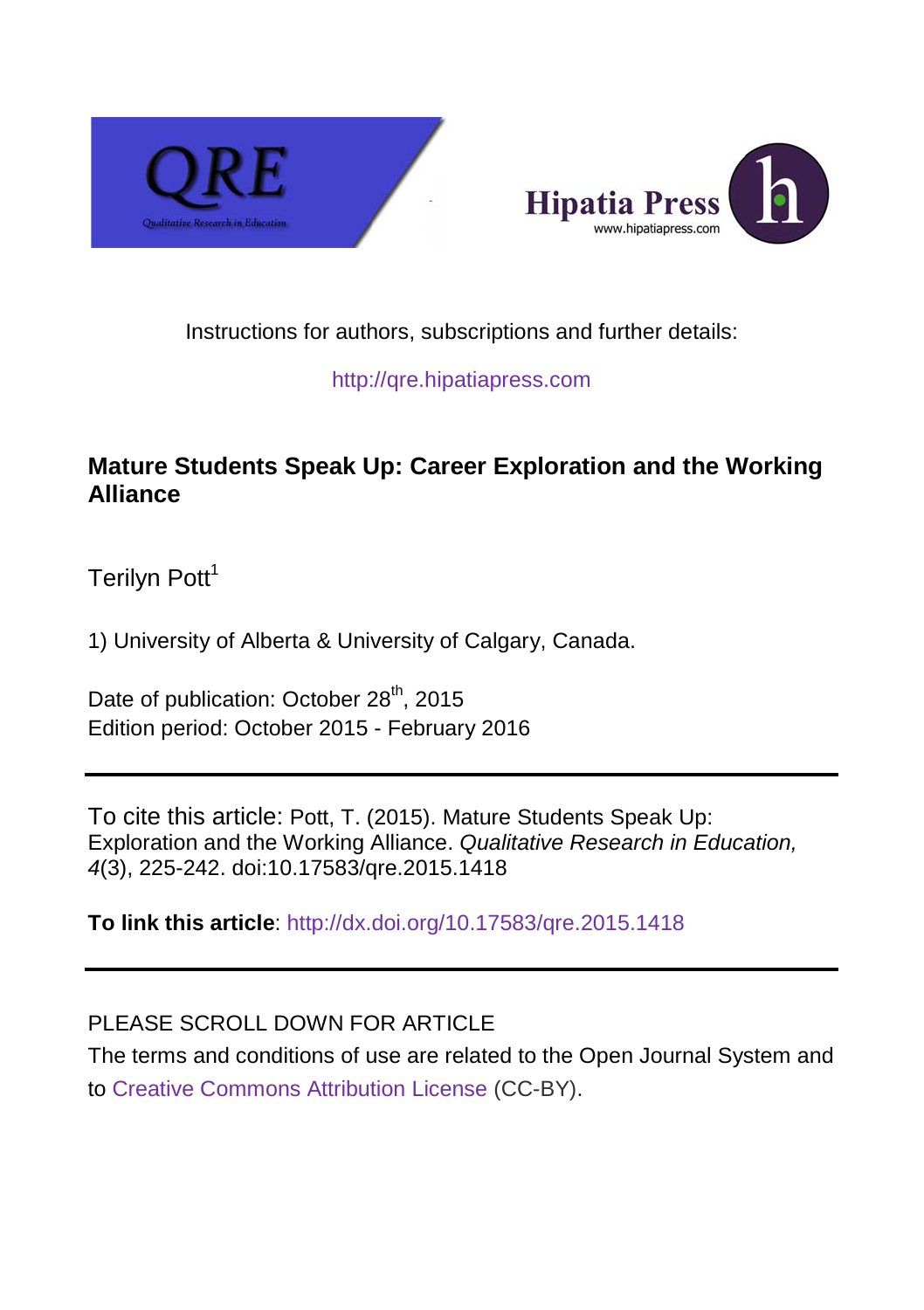# **Mature Students Speak Up: Career Exploration and the Working Alliance**

Terilyn Pott *University of Alberta & University of Calgary*

*(Received: 13 February 2015; Accepted: 02 June 2015; Published: 28 October 2015)* 

**Abstract**

This exploratory study was undertaken to learn more about how mature students perceive the career counselling process in a post-secondary institution. Through the use of critical incident technique this study examined how three mature students interpret their relationship between themselves and their counsellors. Significant factors identified as contributing to a positive interpersonal connective bond were considering the whole of the clients' experience, integrating career and personal concerns, introducing assessment tools appropriately, and utilizing counsellor selfdisclosure appropriately. This study highlights the importance of utilizing critical incident technique in career counselling, the importance of the working alliance for mature students, and identifies possible counselling applications to consider when working with this population.

**Keywords:** career counselling theory, college student development, qualitative research method, mature students, working alliance

2015 Hipatia Press ISSN: 2014-6418 DOI: 10.17583/qre.2015.1418

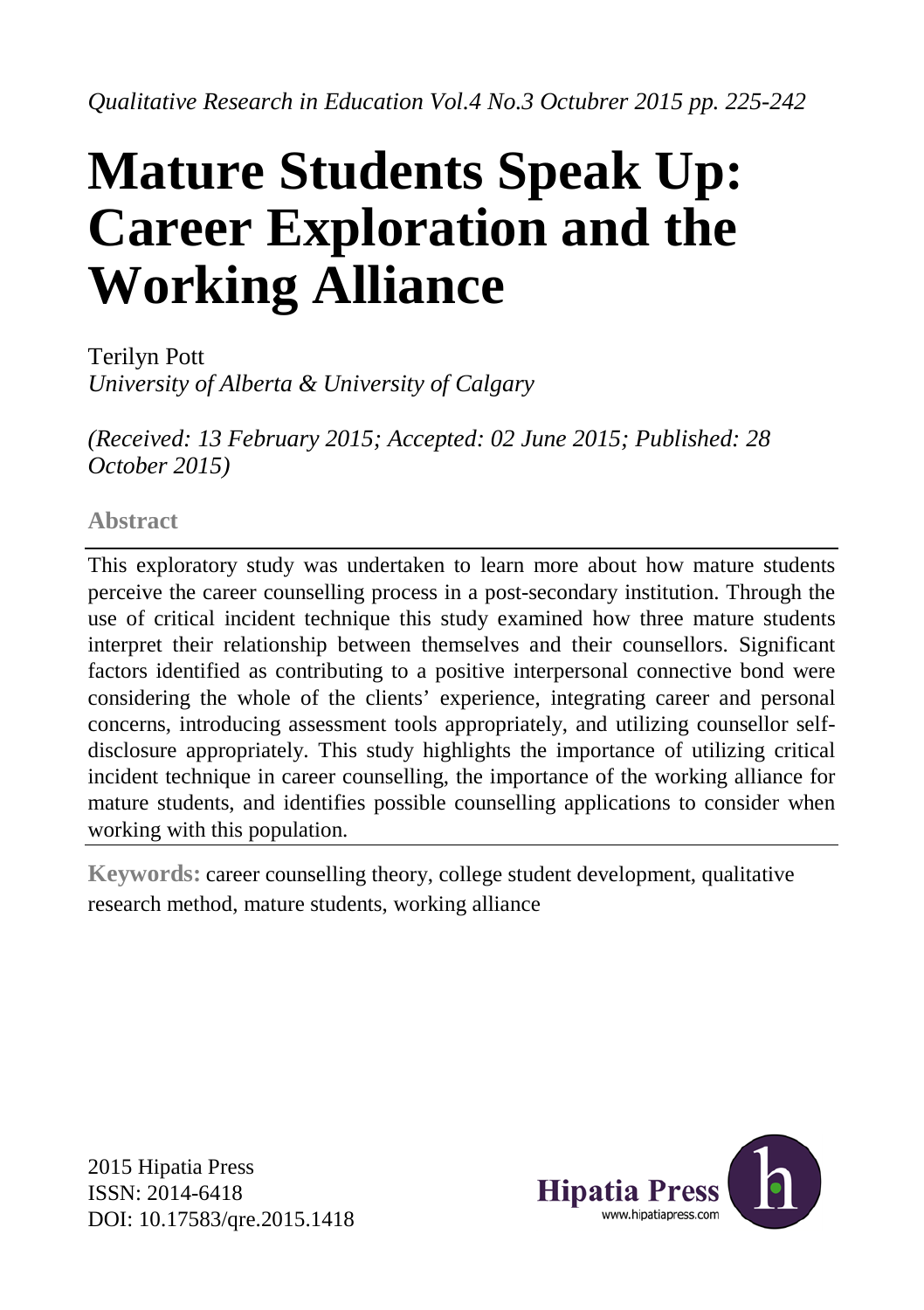he number of "mature students" entering higher education institutions in Canada is increasing because of changing demographics and the need for a highly trained workforce. Mature **Exercise 19 Secure 19 Secure 19 Secure 19 Secure 19 Secure 19 Secure 2013**<br> **The mumber of the considered to be adults over the age of 21 who pursue students are often considered to be adults over the age of 21 who pursue** careers first before entering into undergraduate studies for the first time [\(Tones, Fraser, Elder, & White, 2009\)](#page-17-0). These students differ from younger students in many ways; they view their educational needs differently, often experience a shift in self-identity [\(Mercer, 2007\)](#page-16-0), and they have unique economic and personal demands [\(Taniguchi & Kaufman, 2005\)](#page-17-1).

While mature students navigate their experience through university, they frequently struggle with career related questions; they question previous career choices [\(Tones et al., 2009\)](#page-17-0) and have difficulty identifying future career identities [\(Stone, 2008\)](#page-17-2). Career exploration is a service available in higher education institutions in Canada to help students understand how their values, goals, interests and abilities relate to their career choices [\(Sampson Jr., 2009\)](#page-16-1). Career exploration is rooted in the history and progression of career development [\(Hughey, Nelson, Damminger &](#page-16-2)  [McCalla-Wriggins, 2009\)](#page-16-2) and it is studied in the context of career counselling or other counselling disciplines, including personal counselling [\(Hughey et al., 2009\)](#page-16-2). It is unknown whether career exploration services meet the needs of mature students. Due to a high attrition rate in utilization of career services [\(Fouad, Guillen, Harris-Hodge, Novakovic, &](#page-15-0)  [Kantamneni, 2006\)](#page-15-0) it is important to develop an understanding of how counsellors connect to mature students as this may be an important mediating variable.

The interpersonal processes that constitute the counselling alliance, also known as the "working alliance" (WA), provide a backdrop to examine how counsellors connect to mature students engaging in career counselling. The WA is a concept that defines the collaboration between a person who wishes to seek change and the individual who aids that person with this change [\(Bordin, 1979\)](#page-15-1). The possible types of working alliances between counsellor and client can differ [\(Bedi & Duff, 2009\)](#page-15-2), but a positive alliance is often an effective indicator of positive client change [\(Martin, Garske &](#page-16-3)  [Davies, 2000\)](#page-16-3). In addition, client ratings of this relationship can be more indicative of client change than the counsellor's ratings [\(Bedi, 2006\)](#page-14-0).

The WA includes both affective elements and collaborative working elements; it can be considered to be comprised of three distinct parts (a)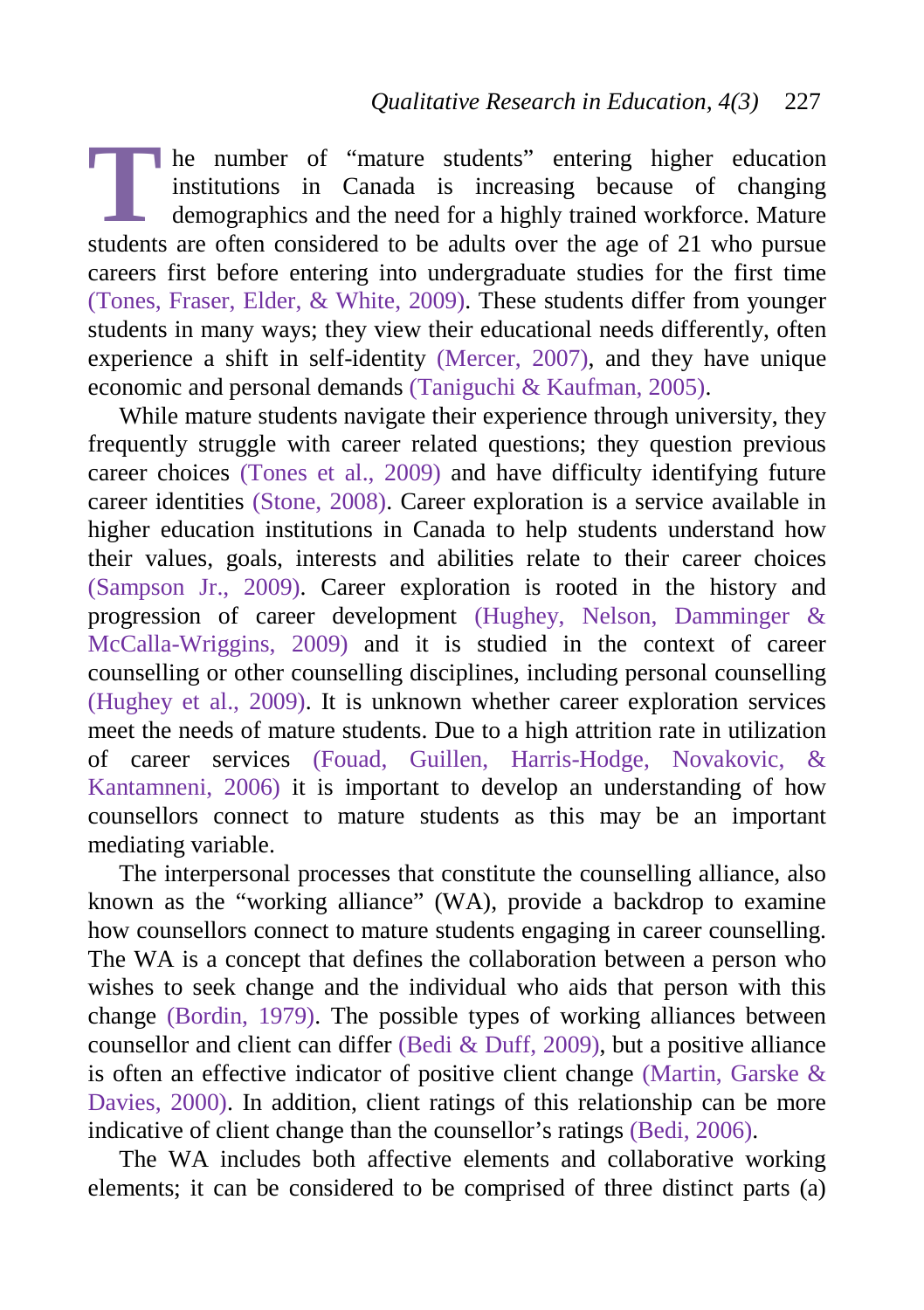transference and counter-transference, (b) the Rogerian alliance (bond, goal, and techniques) and (c) the interpersonal connective bond [\(Gelso &](#page-15-3)  [Carter, 1985\)](#page-15-3). The interpersonal connective bond (ICB) is the connection between counsellor and client independent of their counselling work. Bedi, Davis and Arvay [\(2005\)](#page-14-1) noted a gap in the literature on the interpersonal connective bond, specifically the lack of research on the client perspective on how this relationship is developed and maintained. This prompted them to examine this in an individual counselling context, while this study examined this phenomena in a career counselling context.

Within the field of career counselling, the WA is viewed as an important process variable. For example, clients who described having a positive WA in career counselling settings also identified having more future career prospects, increased life satisfaction [\(Masdonati, Massoudi & Rossier,](#page-16-4)  [2009\)](#page-16-4), and a decrease in career decision difficulties [\(Masdonati et al.,](#page-16-5)  [2013\)](#page-16-5). Research in career counselling has focused on the WA, but to date no studies have examined the ICB in particular within a career counselling purview. As students may be stigmatized to view career counselling as structured and assessment based [\(Rochelen, Blazina & Raghunathan, 2002\)](#page-16-6) understanding students' views of the ICB is imperative. As mature students associate better with professors and professionals, who become a form of support for these students [\(Stone, 2008\)](#page-17-2), the ICB may be imperative to this sub-population.

This qualitative study was designed to investigate mature students' views of how this relationship is developed and maintained in order to help inform career counselling practices. Critical Incident Technique was used to help identify what helped and hindered the development of the ICB.

#### **Method**

Critical Incident Technique (CIT), a qualitative method first described by Flanagan [\(1954\)](#page-15-4), was adopted for this study in order to help clients highlight counsellors' behaviours that helped or hindered the WA. CIT was chosen as it is an inductive, exploratory interview technique that helps extrapolate information when little is known about a topic [\(Bitner, Booms](#page-15-5)  [& Tetreault, 1990\)](#page-15-5). In addition, CIT was chosen above other qualitative methodologies due to its distinct focus on drawing out participants'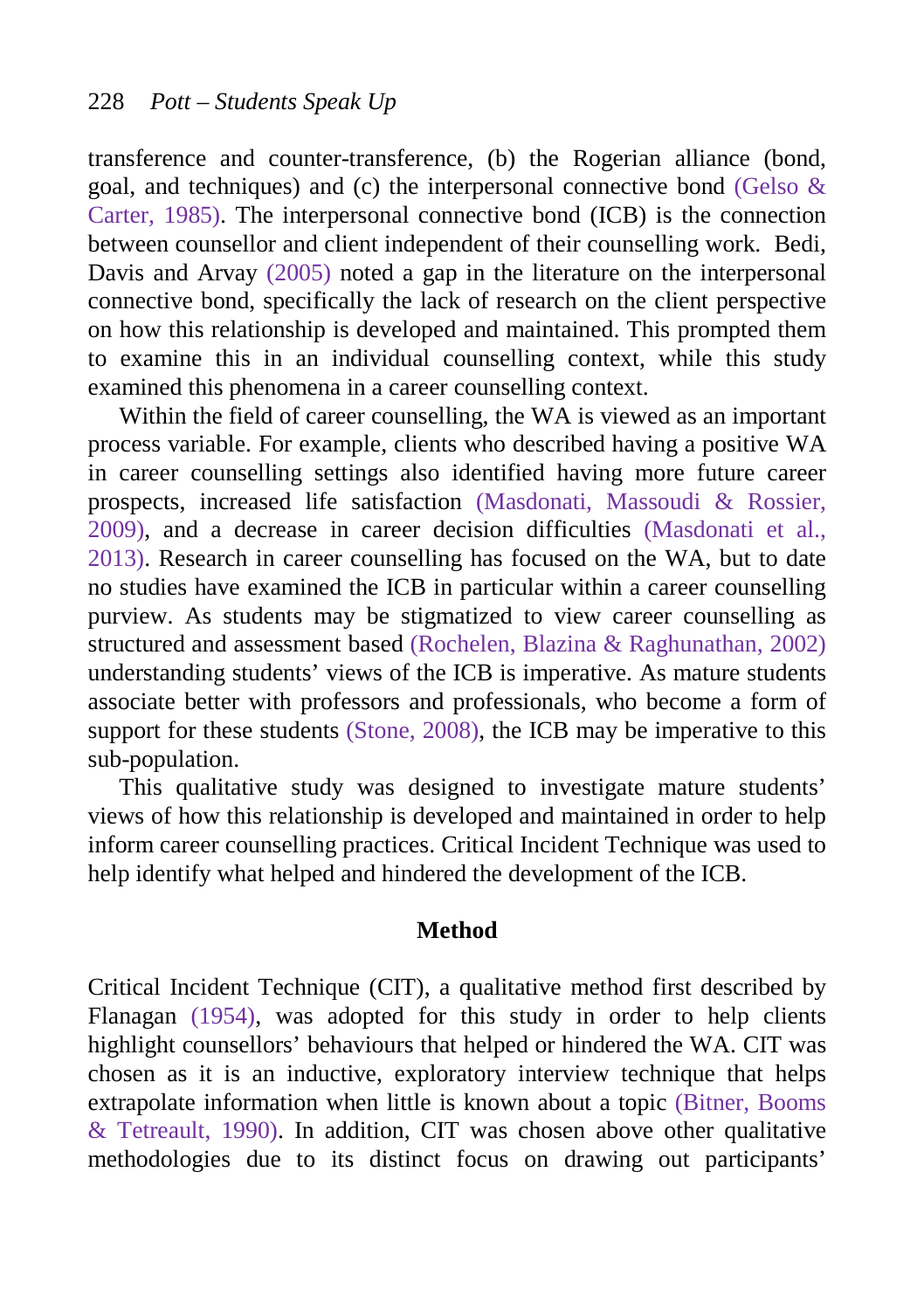reactions to situations [\(Bedi et al., 2005\)](#page-14-1). For example, Flanagan [\(1954\)](#page-15-4) stipulated that:

…an incident must occur in a situation where the purpose or intent of the act seems fairly clear to the observer and where its consequence are sufficiently definite to leave little doubt concerning its effects. [\(p. 327\)](#page-15-4)

Therefore, through the use of CIT mature students will be able to reflect upon specific moments that had the definite outcome of enhancing or hindering the ICB from their personal perspective. CIT aims and provides a method to gather an in-depth understanding of specific incidents from the individual by exploring the behavioural, cognitive, and affective elements of the individual's response to the incident [\(Gremler, 2004\)](#page-15-6). CIT has also previously been found useful in research examining the WA in individualized counselling [\(Bedi et al., 2005\)](#page-14-1), but has not been used in career counselling research. In this study, CIT's focus on "incidents" (e.g., counsellor's effective or ineffective behaviours), provided the ability to examine specific moments mature students noticed that influenced the development, maintenance and degradation of the ICB.

# **Participants**

Mature students were eligible for this pilot study if they were at least 21 years of age, were classified as a mature student by the university, and had received a minimum of two or more 50 minute career counselling sessions before participating in the study, including at least one session within the past month from the date of the interview. A career counselling session was defined as being focused on discussing career paths, goals, aspirations, during which the participant engage in a career assessment. It did not entail resume writing or helping participants find employment. At this university, the career counselling services were distinctly separate from individual counselling services; the mandate of the centre was a focus on career and not personal counselling.

Participants had a mean age of 38, included two females and one male, and were all undergraduate first year students and residents of Canada. Participants each had three career sessions and each worked with a different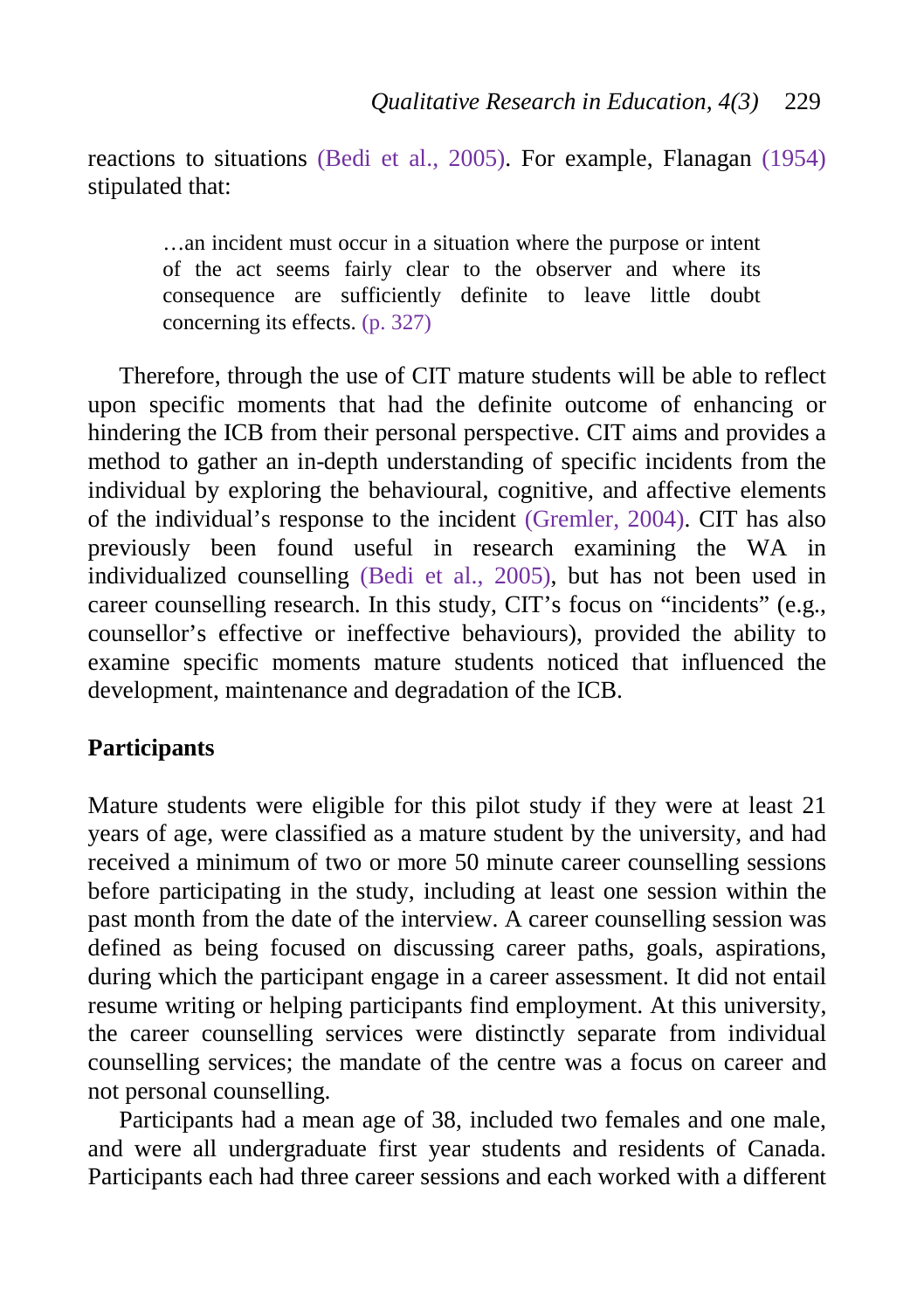# 230 *Pott – Students Speak Up*

counsellor at the same agency, each specialist having a counselling background. All participants saw only one career counsellor and only two participants had previous career counselling experience.

# **Procedure**

Students were recruited via "word of mouth" at a Canadian University career counselling office where they were asked to participate in a study examining the relationship between counsellor and client as it developed during the counselling sessions. Participants provided written consent and completed a demographic questionnaire before engaging in a 75 minute semi-structured audio-taped interview conducted by the researcher. To identify critical incidents, the following text was read twice (once for "helping" categories and another for "hindering" categories) to identify critical incidents:

Try to recall the relationship that developed and how it progressed throughout each session you had with your counsellor. What were/are areas that you believe helped/hindered develop and strengthen/weaken the relationship between you and the counsellor? I am interested in specific examples that you can describe in as much detail as possible.

Probing questions such as "How did this improve or hinder the relationship" and "If this [incident] did/didn't occur would it have impacted the relationship?" were asked as necessary. Critical incidents were identified as important if their lack of occurrence would have impacted the WA from the students' perspective.

# **Analysis**

The audio-taped interviews were transcribed and stripped of identifying information; the pseudonyms Sally, Mickey (females) and Bubba (male) were used. Analysis followed an inductive process of categorization as suggested by Hughes and coauthors [\(2007\)](#page-16-7). Briefly, each transcription was read and then re-read, and critical incidents were extracted from each participant's account and transcribed onto cue cards. Definitions were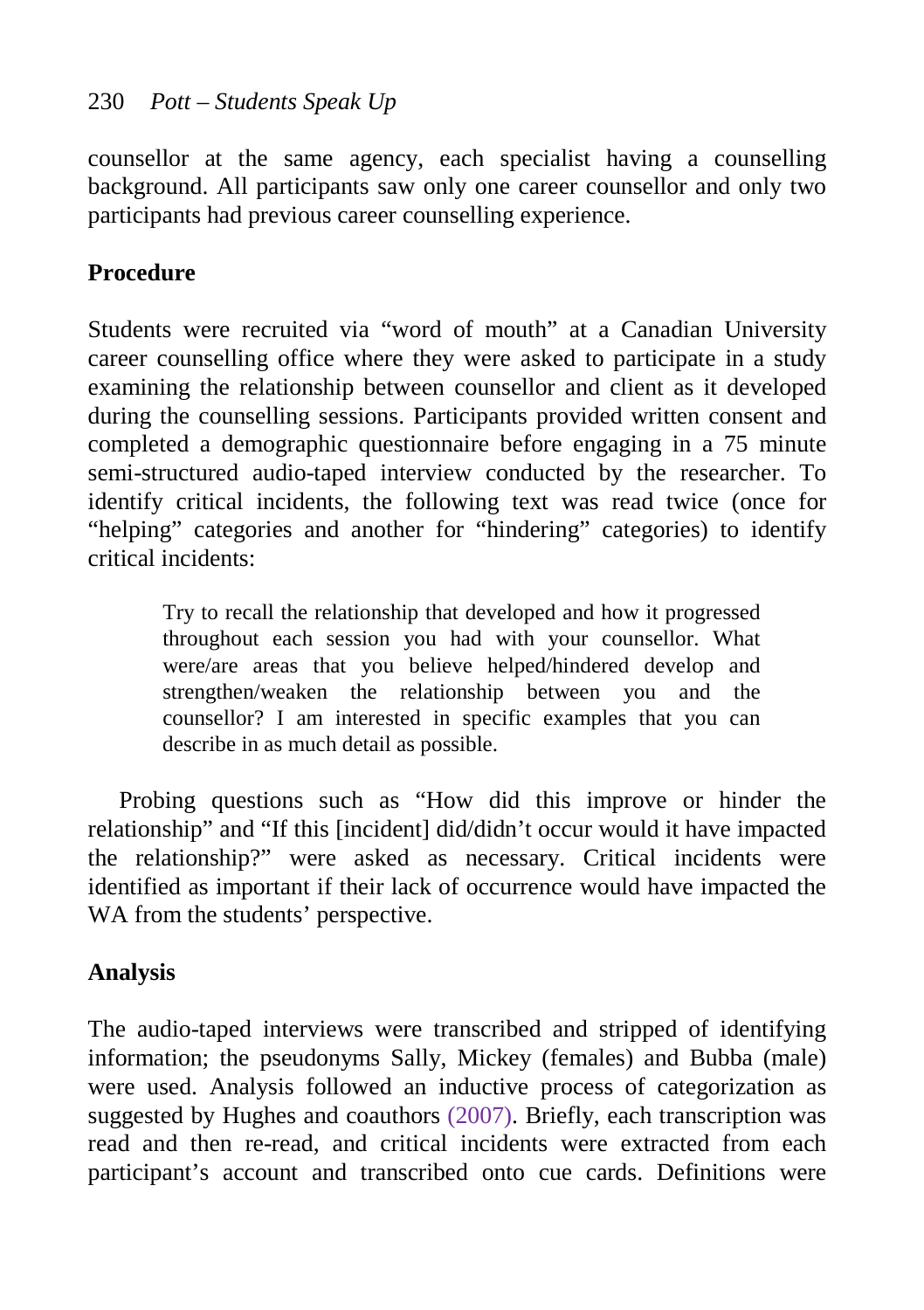created to classify each incident and similarities and differences were extrapolated from the cue cards in order to create broader categories for each interview. To ensure integrity of the qualitative approach in this study, Yardley's [\(2000\)](#page-17-3) criteria of sensitivity to context was considered; sensitivity was demonstrated through inclusion of verbatim extracts, commitment through in-depth exposure to the data-set and crossreferencing data analysis with a second researcher throughout the study. Where needed, redefinition of incidents occurred after sections of coding were re-analyzed by the second researcher. Finally incidents that respondents reported, or were interpreted, as related to ICB were selected for write-up. In order to assess the interpretation of the data [\(Vivar, 2007\)](#page-17-4) participants were e-mailed a summary of the incidents and asked to respond if they felt a need to expand upon, or disagreed with, the analysis. All participants responded noting the incidents were an accurate fit, no expansions were provided.

#### **Findings**

Participants identified several incidents that illustrate their views of counsellors' behaviours that helped or hindered the development of the ICB. Participants were generally positive about their recent sessions.

## **Behaviours that Helped the ICB**

## **Counsellor as respectful and a guide**

In order for the working bond to develop, participants noted that counsellors needed to guide conversation and encourage the participant to be receptive and open. Participants reported that although they maintained the primary ability to decide if they wanted to "open up that gate and let the other person really figure out how to get to the heart of the matter..." (Mickey), guiding the conversation helped them become familiar with the process. Participants noted feeling anxious and nervous at the start, but as the counsellor asked broad, engaging questions they felt they could become more open in session. Mickey suggested that "there [are] a lot of interviewing questions and that sort of thing that comes from the other side [i.e. the counsellor] that need to happen" for participants to feel receptive to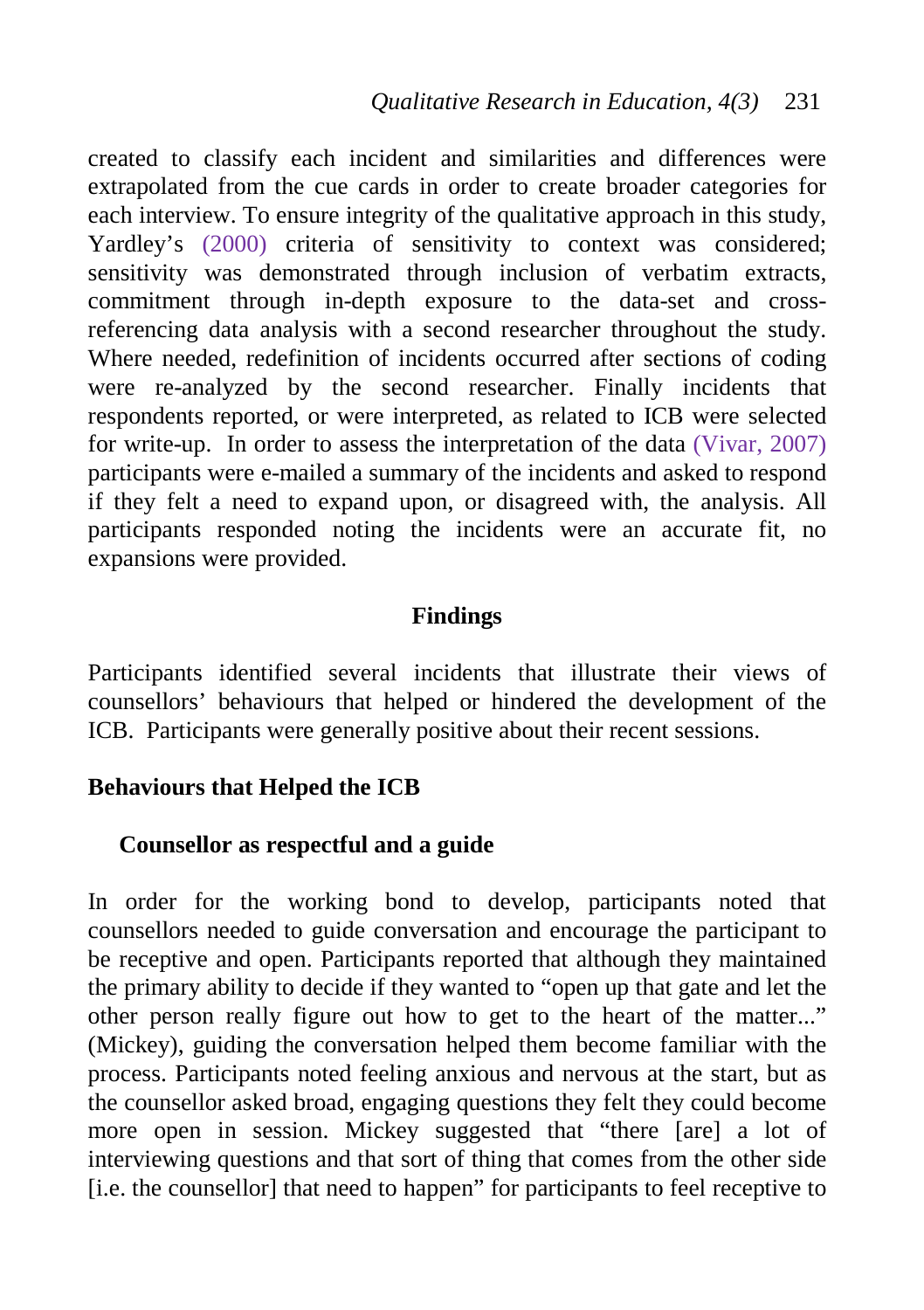the relationship. When queried, Mickey noted these included open-ended questions but could not elaborate in detail.

Participants felt they were treated with respect and a sense of equality, a theme that stood out as important to helping them feel receptive to the career process. For example, Sally stated "Respect, absolute bottom line… no matter where a person is coming from, a single mother on welfare, who cares, that's no less a person than someone who has a PhD." Participants reported feeling respected when they noticed their counsellor was listening to them. Paraphrasing was a powerful tool identified by participants that helped them feel respected. Sally indicated, "I can tell [the counsellor] is listening to me because of the way [he/she] is paraphrasing what I'm saying, It tells me [he/she] heard me".

#### **Career discussed in context of whole person**

A focus on creating individualized sessions helped participants feel comfortable in session. They identified this as a major factor that should be focused on in order to connect with non-traditional students. Sally noted, "It was by making it about me as a mature, experienced student and listening to those stories that was helpful." Focusing on the whole person and their life experiences resonated as an important incident. Mickey commented that career is "a big part of your life," but it was important to explore the personal contexts of an individual's life and navigate how these influence career paths to get "a whole picture of me and not just my career self".

Ways in which counsellors were able to include the whole person were: (a) asking questions that were not purely centered on career-related endeavours, (b) making past life experiences relevant to current career work, (c) taking an interest in mental health related issues and (d) providing individualized career assessment results that integrated individual participant feedback into the results. Bubba noted, "He/she was interested in what I was saying about my life, my anxiety, my stress…" For Mickey, it was the belief that the counsellor "cared about me actually figuring out what I needed to figure out at the time."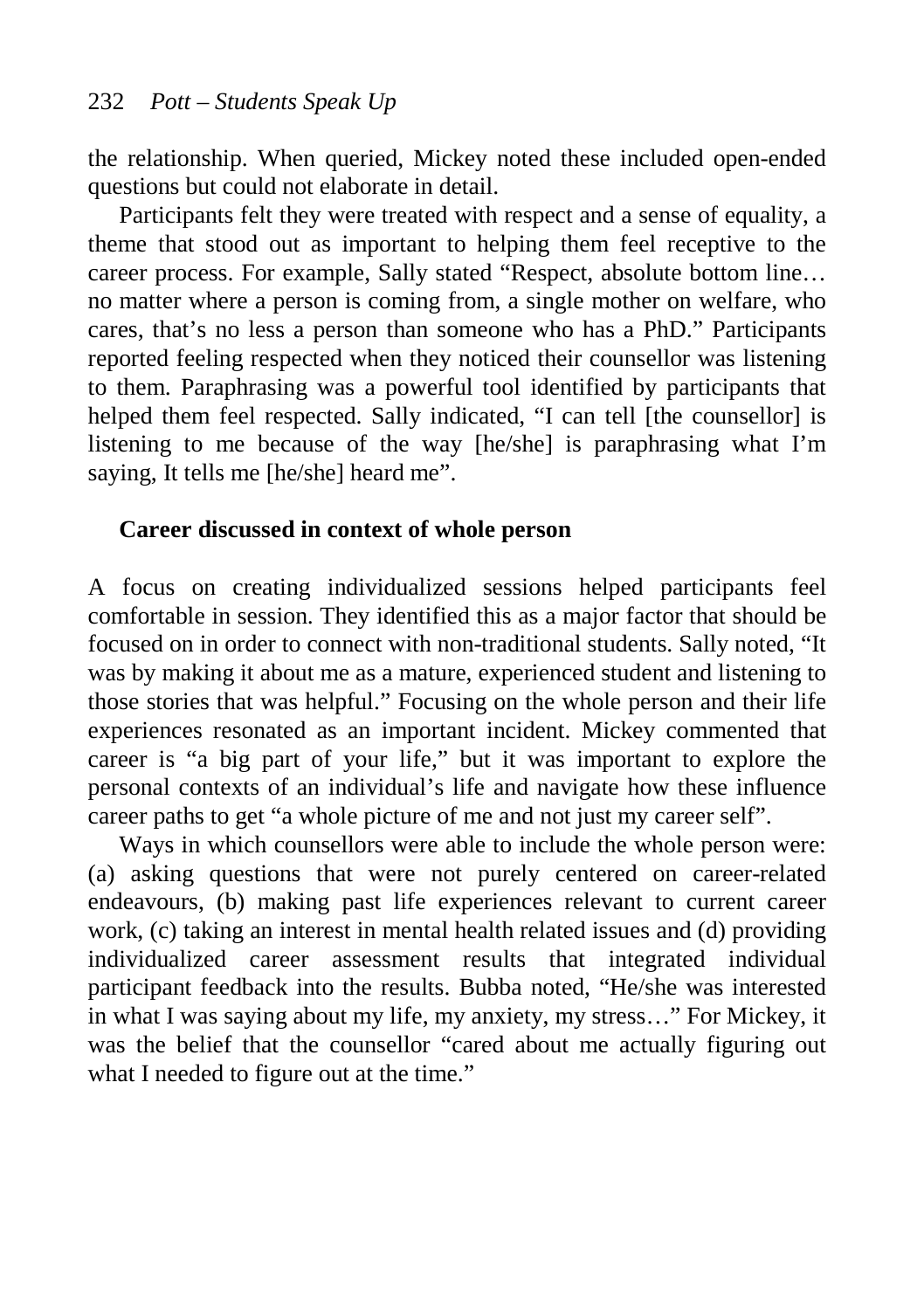## **Counsellor self-disclosure**

Participants reported that when their counsellor shared a piece of personal information, such as discussing a vacation, education, or speaking to commonalities they had with the participant, this created a brief and more intimate conversational engagement that allowed participants to feel comfortable in session. It provided Bubba, for example, with a sense of real connection: "Wow, a real conversation." Sally described an incident that created a sense of connection for her:

> He/she had some pictures of places he's/she's been so they were really beautiful…I asked if he/she had been to those places and she/he said yes and told me where they were and that was all… I think it takes it to a little more of a personal level… It was more personal, we were very engaged…

For Sally, this shared conversation "made the environment more comfortable" and gave her more opportunities to be open, creating a "connection" between her and the counsellor. Mickey identified the relationship as "a situational kind of thing…building a rapport is fairly oneon-one and not going to be the same for every person." She noted that "the counsellor wasn't cold about his/her own situation. I asked him/her about his/her education in the first session and he/she was very open about his/her educational and personal life…"

Shared conversations that occurred outside of sessions were also enjoyed by participants. For example, participants liked to be acknowledged by their counsellor outside of the professional environment. When acknowledged in this manner, it gave the participant a greater sense of importance and created a personal versus professional connection. Mickey provided an example:

> I run into him/her on campus all the time and it's like "Hey, how are you, how are things going?" We definitely are not taking just a professional interest in each other but more of a personal one too….I think for me personally this was something that I needed so I could kind of let that trust build. It's a huge thing.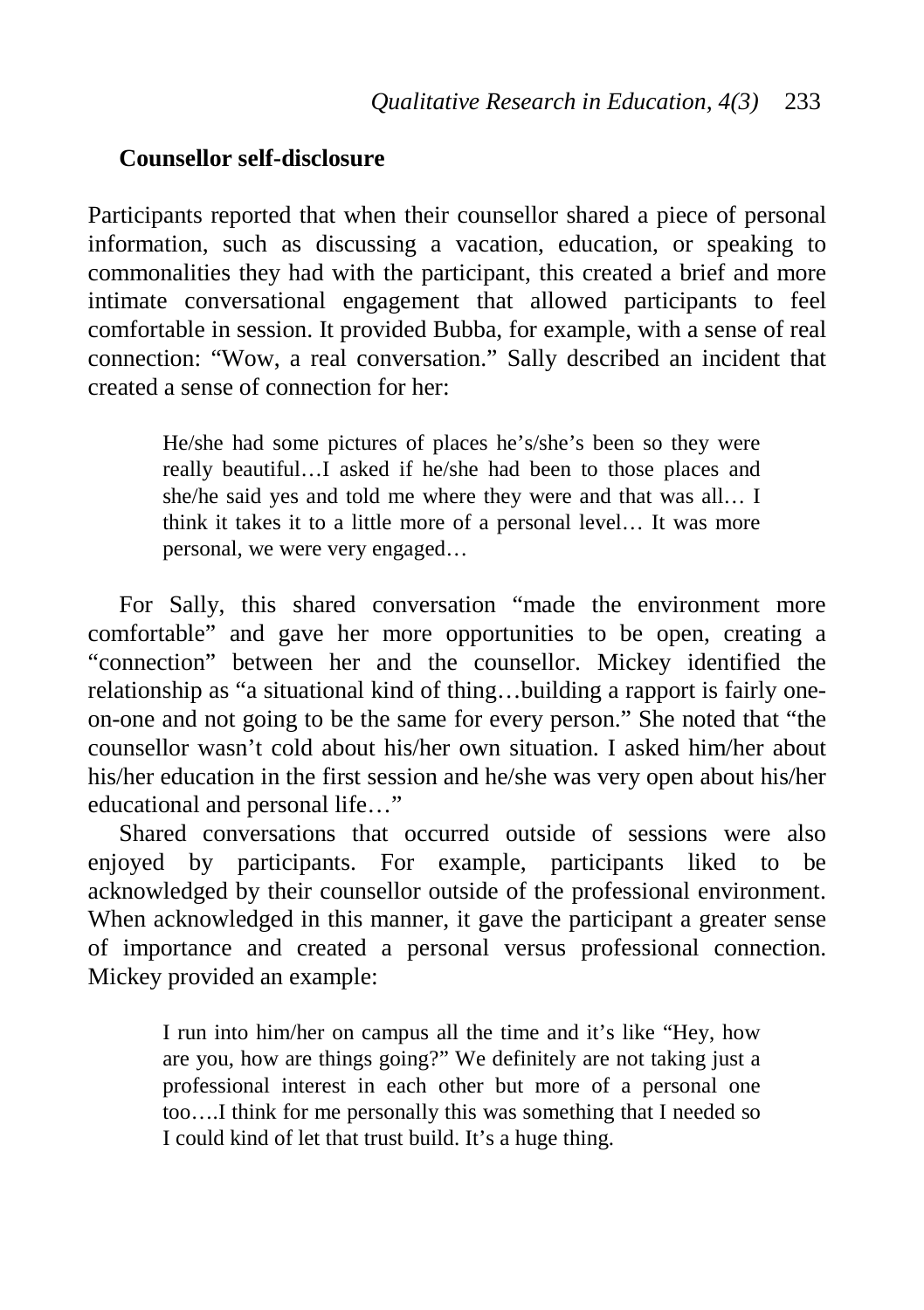# 234 *Pott – Students Speak Up*

Another form of self-disclosure that helped participants feel connected, relaxed, and open was when the counsellor admitted their mistakes and clarified misunderstandings. For example, Mickey noted the importance of when her counsellor apologized for forgetting "some things about me" and "it made [the counsellor] seem more human, I get that he/she sees a lot of people a day." These actions helped to establish a sense of equality between the participant and the counsellor, a factor that stood out for participants as imperative to a positive WA.

## **Incorporating non-verbal and verbal behaviours**

Certain non-verbal and verbal behaviours were identified that enhanced the relationship. Non-verbal behaviours of the counsellor included smiling, eye contact, shaking clients' hands, having an open stance in session, and faceto-face discussion. These were considered minor actions that could further enhance the relationship because they often made the counsellor appear personable, kind, and friendly but were only beneficial when they did not occur excessively; Sally noted, "He/she looked me in the eyes when I was talking, which I appreciated. I mean not like peering into my soul but just eye contact." Although non-verbal signals were beneficial, it should be noted cultural contexts that might mediate the experience of behaviours like eye contact were not explored in this research.

Counsellors' verbal behaviours that helped participants feel relaxed in session included speaking in a friendly manner, being articulate, using nonjudgemental words, not being demeaning, and having a respectful tone. Tone of voice was the only verbal behavior described in depth and appeared to have a strong influence on how participants interpreted their counsellor's responses to questions. For example, Sally noted, "I think his/her tone... talking slow and in a nice voice, not too sharp and no indication of "you should know that" hints in his/her voice made me feel accepted…"

## **Behaviours that Hindered the WA**

Participants identified two specific counsellors' behaviors (from current or past relationships) that hindered the development of a positive ICB.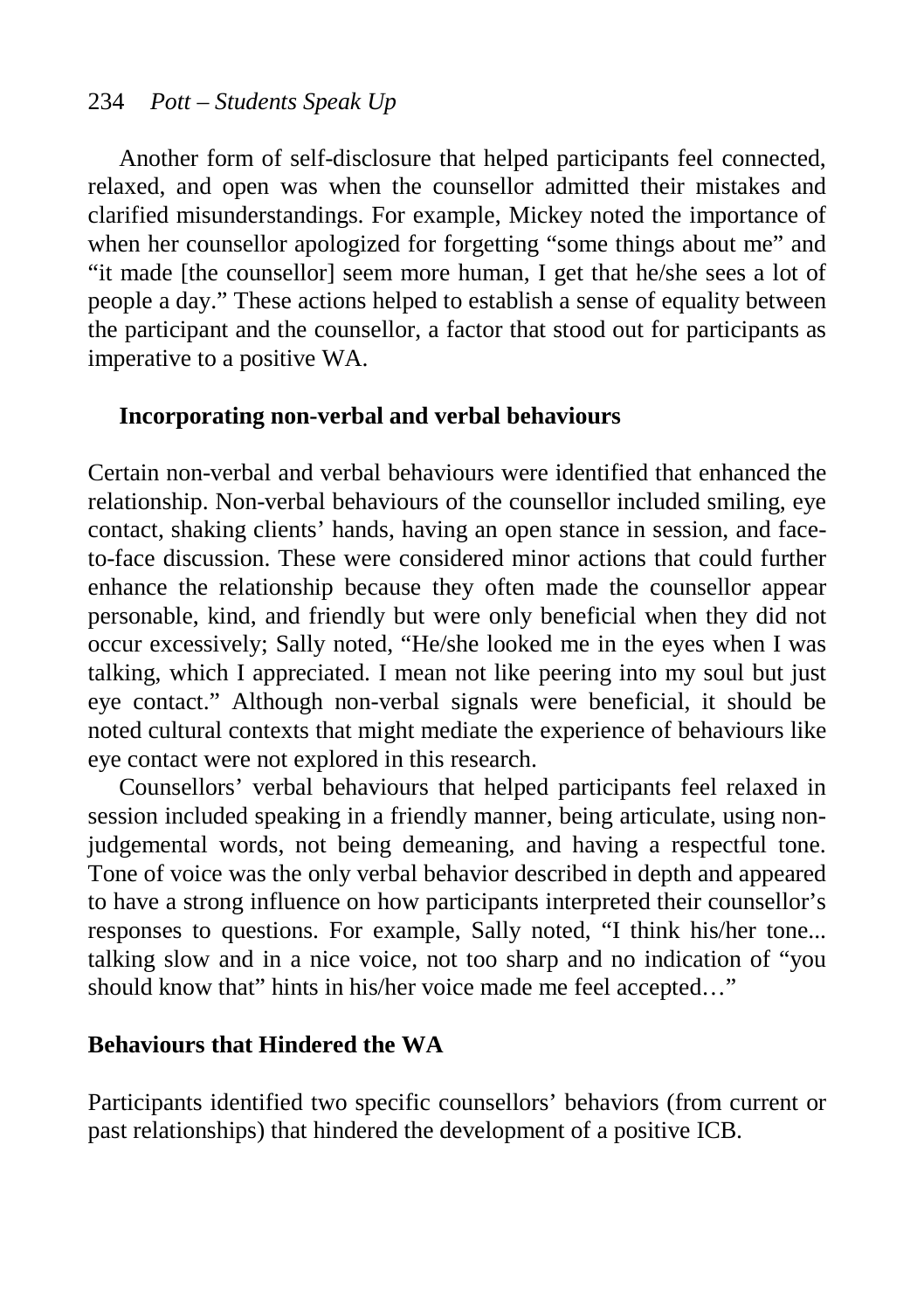#### **Career assessment information giving**

Within the university career setting, career assessment is an integral part of the process [\(Harris-Bowlsbey, 2003\)](#page-15-7). At this University specifically testing was a standard practice during the second appointment. Participants stated that they were not provided enough information about the testing process prior to being requested to engage in it, which created a sense of uncertainty and decreased their trust in their counsellor. Participants noted a fear of being, as Mickey put it, "pigeonholed". Each participant perceived prior to the assessment that the testing process would diminish the importance of the one-on-one experience. For example, Bubba was worried about being classified as an "A or B type" that would dictate his career path, and Mickey expressed concerns that it would be "this group thing and you're in group A or group B or group C".

Participants noted wanting more information up front about the use of the assessment tool and how it was relevant to them as mature students. They indicated that had they been requested to take the tests in the first session without a chance for the ICB to develop they would not have returned due to the anxiety the testing caused. By engaging in the testing in the second session, although the lack of information created a sense of fear and anxiety, they were still able to "give them one more shot at least because they tried the first time I met them" (Mickey). Bubba noted that "more information up front would make sure I want to do it and come back."

#### **Limitations to self-disclosure**

Participants noted that too much self-disclosure or advice giving from the counsellor was not appreciated and negatively impacted the relationship. Participants identified not experiencing this with their current counsellors, but with past counsellors who disclosed too much information. The negotiating line between too much self-disclosure and not enough was balanced by simply responding to Sally's questions: "He/She answered what I wanted to know... It was just straightforward and it was good." In previous career experiences, Sally described being given bad advice and feeling judged by the counsellor. She described her former counsellor as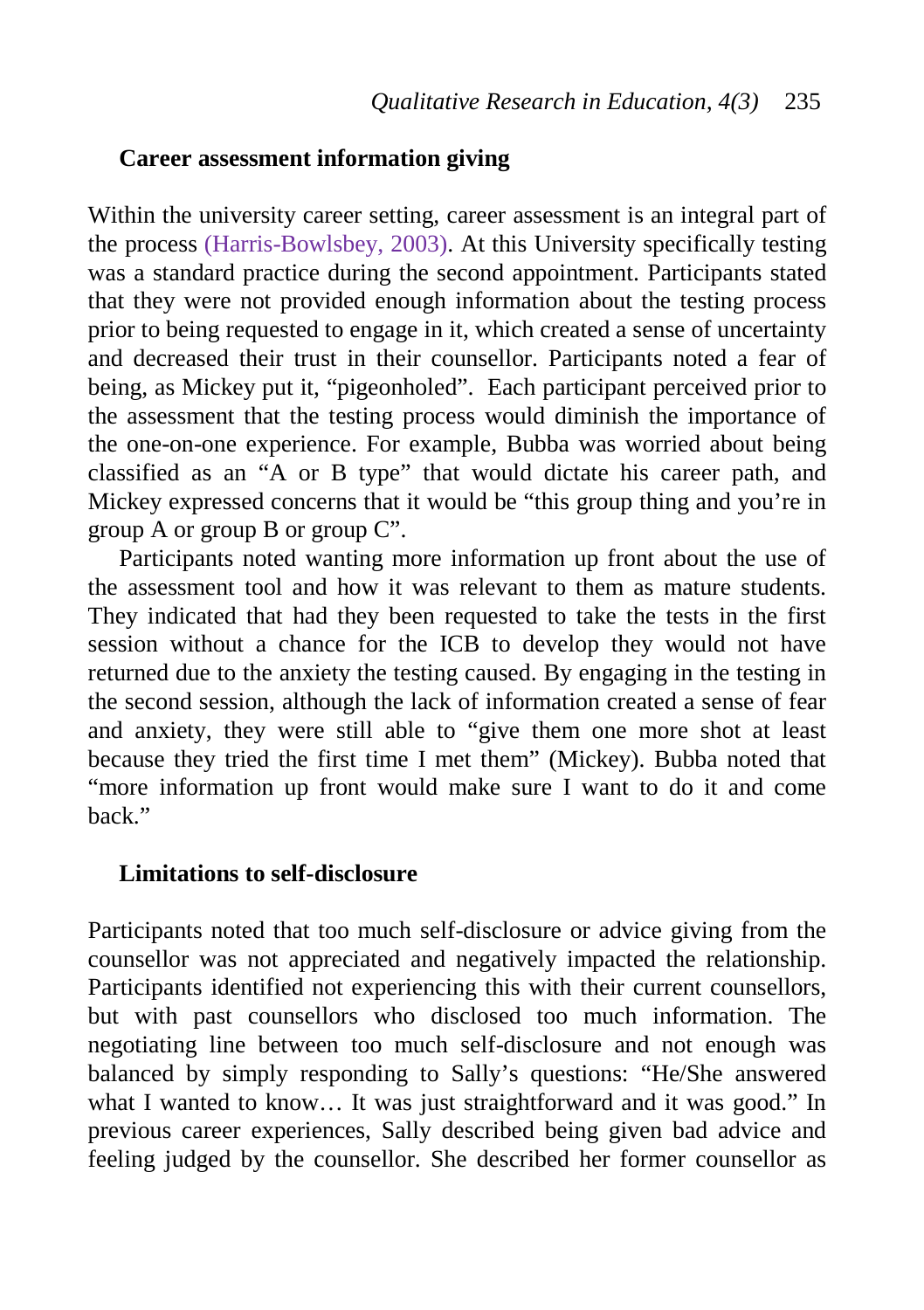providing her with too much self-disclosure when the information contained the counsellor's biases and value statements.

# **Discussion and Implications**

This study adds to existing literature by emphasizing that the ICB in the WA is an important concept to consider when working with mature students seeking career counselling. Although this study focuses on three participants' stories, and is not generalizable to the population, it provides a backdrop for future research and highlights the importance of understanding mature students' needs in seeking career counselling. The focus on each individual perspective allowed for a richer, more detailed analysis of each case, prioritizing depth and quality over quantity [\(Smith et](#page-17-5)  [al., 2009\)](#page-17-5). Three cases provided a starting point to examining the importance of studying this topic.

This study highlighted similarities to past research; that the interpersonal bond is imperative to the counselling process [\(Masdonati et al., 2009\)](#page-16-4) and that specific verbal and non-verbal behaviours were identified as helping enhance the relationship when they were used appropriately [\(Duff and](#page-15-8)  [Bedi, 2010\)](#page-15-8). For example, eye contact and having an open stance in session corroborate with Bedi and authors [\(2005\)](#page-14-1) findings that facing the client squarely, openly and with eye contact is important to creating a positive bond.

This study also illustrated several important features that stood out for mature students, specifically: the importance of creating an individualized process, focusing on the person's whole story (as one might in individual counselling), and the use of appropriate self-disclosure. Creating a connection with a mature student through these factors may help these students associate better with the career counsellor, as they do with professors who share similar life experiences [\(Kasworm, 2010\)](#page-16-8). These same features may be important to younger students as well, yet mature students are known to find more support from professionals than fellow students [\(Stone, 2008\)](#page-17-2) which could indicate that a strong ICB is imperative to exploring one's career identity.

The participants' desires to be seen as a whole person are also in accordance to Amundson's [\(2003\)](#page-14-2) statement that factors such as family, leisure, and spirituality should be considered in career counselling in order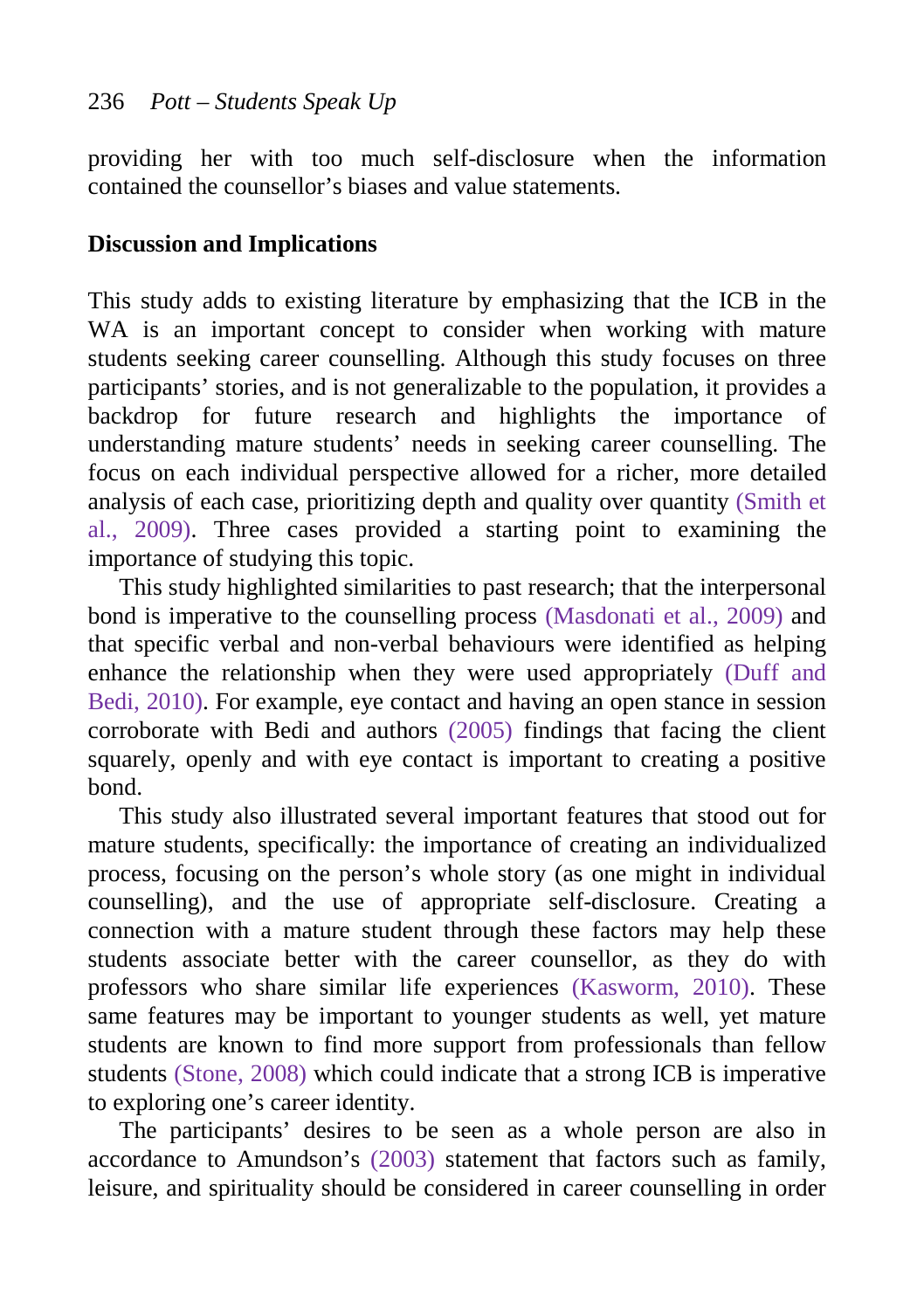to enhance career work. This inclusion of participants life stories allowed them to create a healthy relationship with their career counsellor, and a healthy supportive connection with a professional often aids in life transitions [\(Schlossberg, 2011\)](#page-17-6). Finally, these factors identified may have implications for practice and the way in which career counselling is conducted; these are discussed below.

# **Implications of the Whole Perspective**

A focus on creating an individualized process that engages the whole participant and their life story has implications for how counsellors plan their sessions when working with mature students seeking career counselling. In a career exploration process, this may require shifting away from the career counselling notion of interventions being planned and guided by assessments [\(Harris-Bowlsbey, 2003\)](#page-15-7) and to focus on the individualized process. This has implications for practice as it would mean moving towards a process that includes integrative models of therapy into career counselling, the merits of which have been contested [\(Amundson,](#page-14-3)  [2006;](#page-14-3) [Bedi, 2004\)](#page-14-4). Although this study is limited by being small and participants are from a single centre, the results support the importance of integrative models, and illustrate that a strict career focus in career assessment may not fit when working with mature students seeking career counselling. It is possible that using an individualized process at the first session might encourage consistency of attendance in subsequent sessions, by reducing anxiety and worry about stigma [\(Rochlen, Milburn & Hill,](#page-16-9)  [2004\)](#page-16-9), and thus reduce client drop out [\(Rochelen, Blazina & Raghunathan,](#page-16-6)  [2002\)](#page-16-6). Further research is needed to explore these issues for mature students.

## **Implications of Utilization of Self-Disclosure**

Self-disclosure in counselling is reported to be widely practiced by therapists [\(Edwards & Murdock 1994\)](#page-15-9), although it is unknown as to what is the "correct" level of disclosure, and if it should be utilized (see [Henretty &](#page-15-10)  [Levitt, 2010](#page-15-10) for overview of the debate about whether disclosure is indeed useful). This study illustrates that appropriate self-disclosure may be beneficial when connecting with mature students seeking career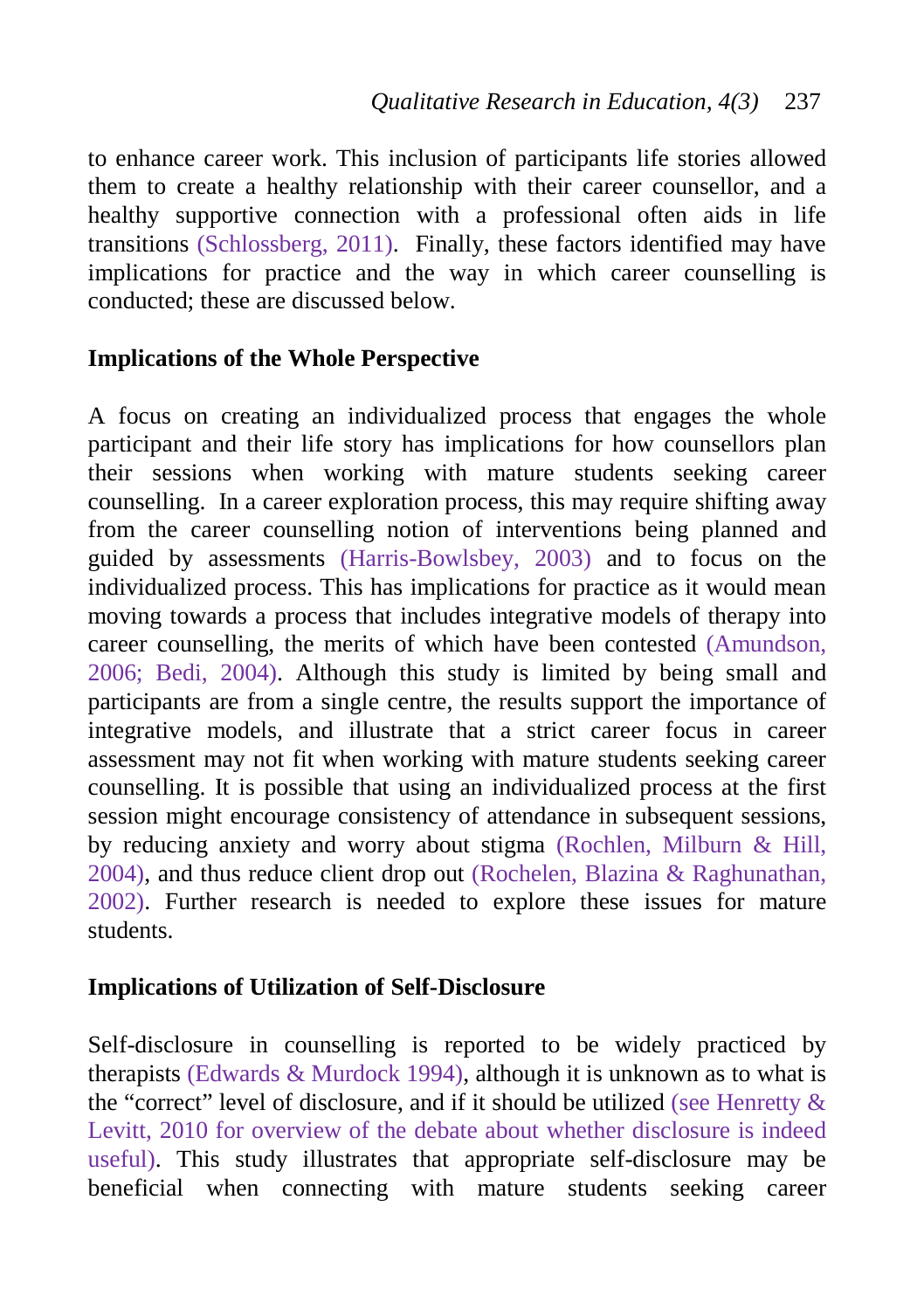counselling. For example, self-disclosure in this study helped reduce the gap between student and counsellor, reducing mature students' feelings of "otherness" [\(Kasworm, 2010\)](#page-16-8), and creating a safe way for participants to connect to the counsellor over shared experiences. This has implications for counsellors, as it suggests a better need to understand how to appropriately use self-disclosure, as participants noted it can be damaging as well as beneficial to the relationship.

Three positive usages of self-disclosure were identified, which may be imperative for practitioners to incorporate into their counselling when working with mature students in a career setting: (a) an opening welcoming environment that contains a few images of the counsellor's life but is not cluttered, (b) sharing one's educational and life experiences for the purposes of normalizing a client's life circumstances (versus teaching), and (c) acknowledging clients outside of the therapy office. These factors, although needing further research, could help current practitioners develop a welcoming environment for mature students in post-secondary settings where they feel alienated and marginalized.

# **Critical Incident Technique**

A strength of this study was the use of CIT [\(Flanagan, 1954\)](#page-15-4) in an educational setting as a research method to help allow participants to identify illustrative examples of helpful and unhelpful practices in developing the WA. CIT provided mature students a concrete way to voice what specific behaviours their counsellors were engaging in that were positive or negative in developing a relationship with them. Though these results are tentative due to the small sample size, CIT provides a preliminary examination of counsellor variables that help develop a strong alliance and specific ones to avoid when working with this population. Variables which merit further exploration in a career context. Used with a larger sample, CIT may help to identify and create a platform to form a checklist of specific skills and behaviours career counsellors should consider when interacting with mature students. Future research should consider utilizing CIT for larger scale career studies in order to develop a comprehensive understanding of these important barriers and facilitators to developing a positive relationship between mature student and their career counsellor.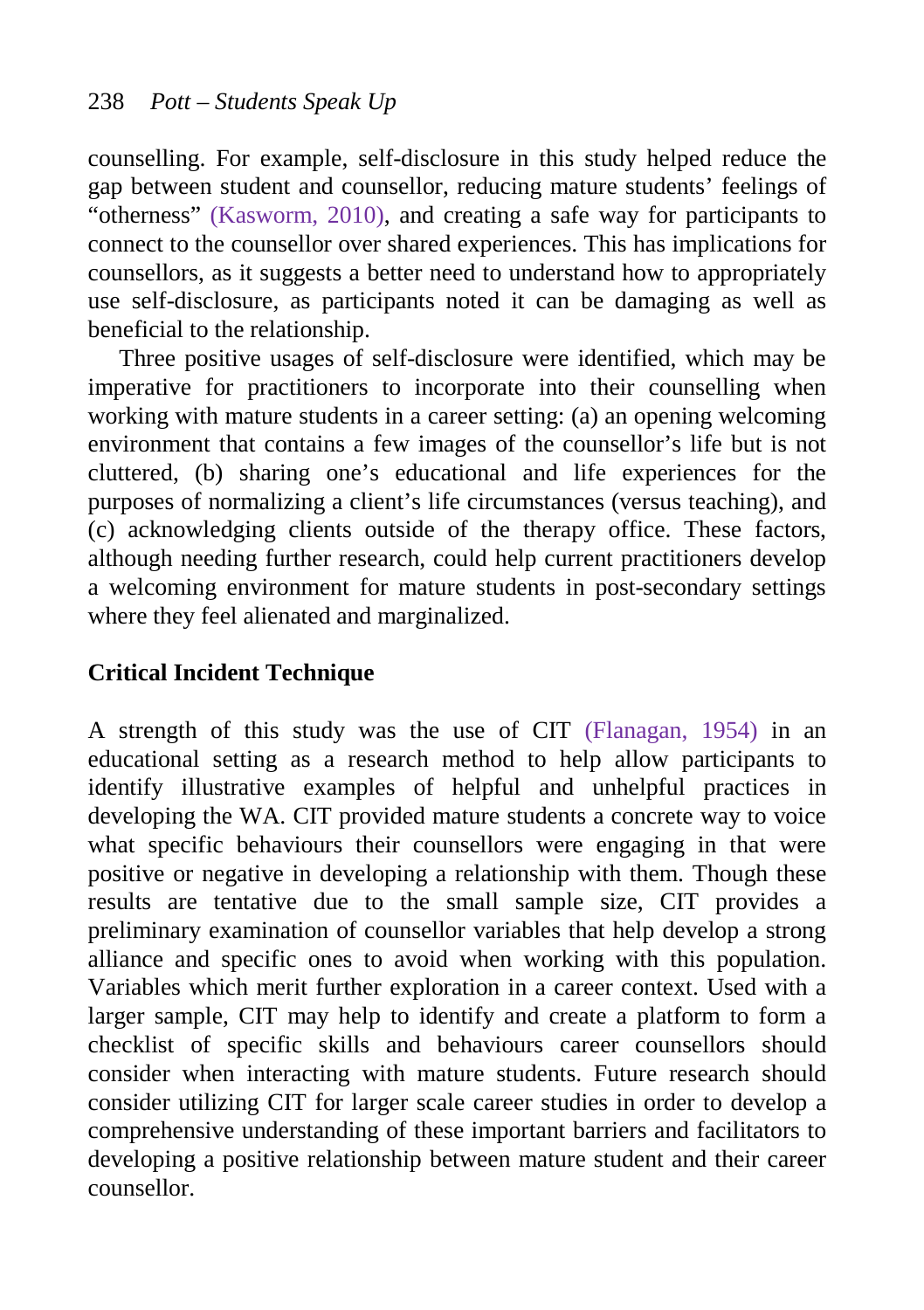Although this study was based on a single researcher's interpretation, CIT helped keep the researcher true to the participants' stories as incidents were well illustrated by the participants. A limitation to consider for future studies is the accuracy of the incidents; the stories told by participants were retrospective, with participants recalling the experience after it occurred. However, according to Flanagan [\(1954\)](#page-15-4), CIT can be useful in retrospective interviews and these still provides rich data. In conclusion, this study provides support for further, more extensive research to explore the needs of mature students in career counselling. This study has noted the importance of an integrated model in practice and the use of appropriate self-disclosure when connecting to mature students specifically, and has provided a pilot study illustrating the use and benefits of CIT as a qualitative method in career counselling research.

## **Acknowledgment**

I would like to acknowledge Dr. S. Ross, Mr. J. Ziebart, and Dr. J. Willment.

#### **References**

- <span id="page-14-3"></span>Amundson, N. (2006). Challenges for career interventions in changing contexts. *International Journal for Educational and Vocational Guidance*, *6*(1), 3-14. doi[:10.1007/s10775-006-0002-4](http://dx.doi.org/10.1007/s10775-006-0002-4)
- <span id="page-14-2"></span>Amundson, N. (2003). *Active engagement: Enhancing the career counselling process*. Richmond, BC: Ergon Communications.
- <span id="page-14-0"></span>Bedi, R. (2006). Concept mapping the client's perspective on counselling alliance formation. *Journal of Counseling Psychology*, *53*(1), 26-35. doi[:10.1037/0022-0167.53.1.26](http://dx.doi.org/10.1037/0022-0167.53.1.26)
- <span id="page-14-4"></span>Bedi, R. (2004). The therapeutic alliance and the interface of career counselling and personal counselling. *Journal of Employment Counseling*, *41*(3), 126-135. doi[:10.1002/j.2161-](http://dx.doi.org/10.1002/j.2161-1920.2004.tb00886.x) [1920.2004.tb00886.x](http://dx.doi.org/10.1002/j.2161-1920.2004.tb00886.x)
- <span id="page-14-1"></span>Bedi, R., Davis, M., & Arvay, M. (2005). The client's perspective on forming a counselling alliance and implications for research on counsellor training. *Canadian Journal of Counselling*, *39*(2), 37-85. Retrieved from [http://cjc-](http://cjc-rcc.ucalgary.ca/cjc/index.php/rcc/article/view/270)

[rcc.ucalgary.ca/cjc/index.php/rcc/article/view/270](http://cjc-rcc.ucalgary.ca/cjc/index.php/rcc/article/view/270)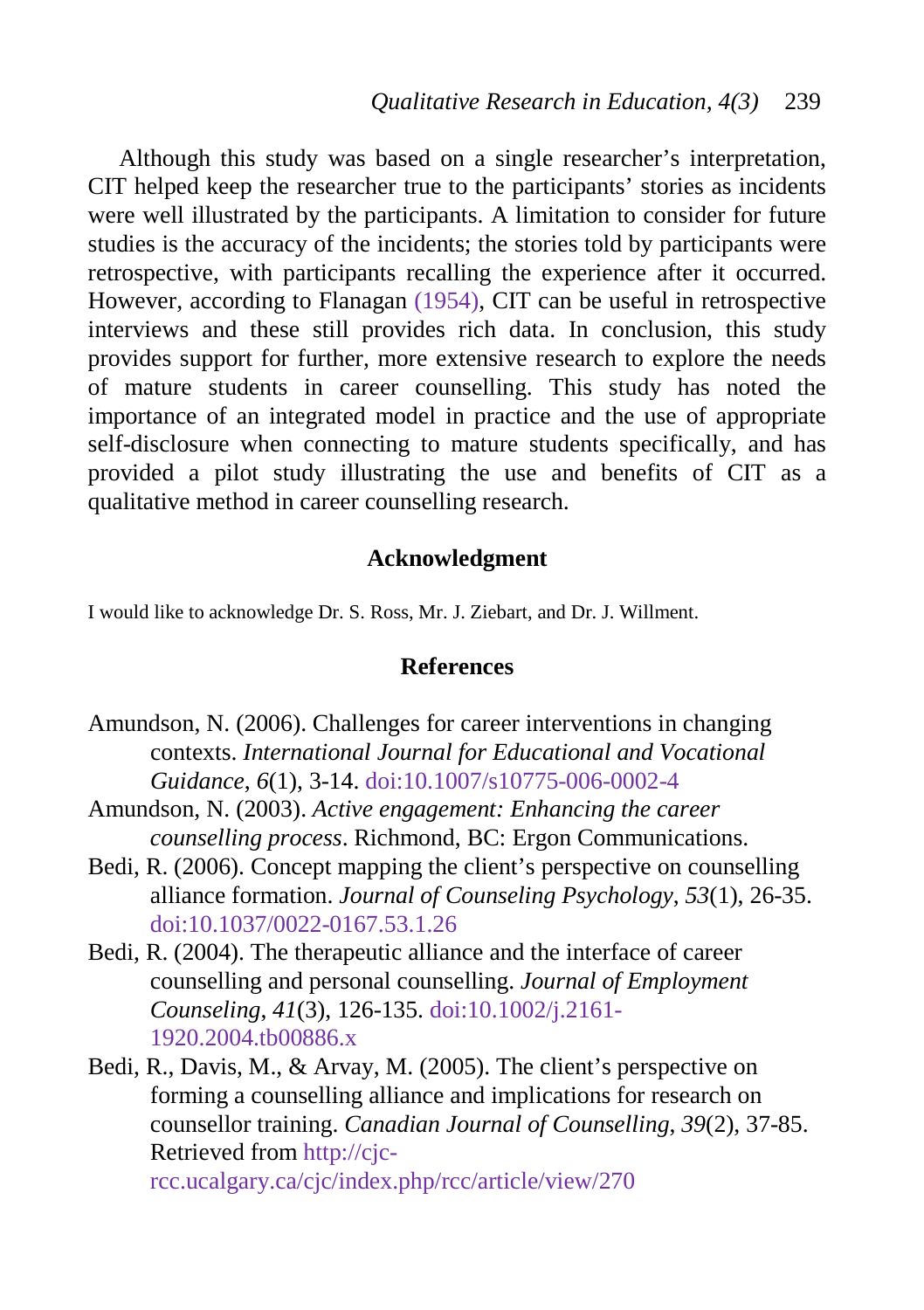- <span id="page-15-5"></span><span id="page-15-2"></span>Bedi, R., & Duff, C. (2009). Prevalence of counselling alliance type preferences across two samples. *Canadian Journal of Counseling*, *43*, 151-164. Retrieved from [http://cjc](http://cjc-rcc.ucalgary.ca/cjc/index.php/rcc/article/view/645)[rcc.ucalgary.ca/cjc/index.php/rcc/article/view/645](http://cjc-rcc.ucalgary.ca/cjc/index.php/rcc/article/view/645)
- Bitner, M., Booms, B., & Tetreault, M. (1990). The service encounter: Diagnosing favorable and unfavorable incidents. *Journal of Marketing*, *54*(1), 71-84. doi[:10.2307/1252174](http://dx.doi.org/10.2307/1252174)
- <span id="page-15-1"></span>Bordin, E. (1979). The generalizability of psychoanalytic concept of the working alliance. *Psychotherapy: Theory, Research and Practice*, *16*(3), 252-260. doi[:10.1037/h0085885](http://dx.doi.org/10.1037/h0085885)
- <span id="page-15-8"></span>Duff, C., & Bedi, R. (2010). Counsellor behaviours that predict therapeutic alliance: From the client's perspective. *Counselling Psychology Quarterly*, *23*(1), 91-110. doi[:10.1080/09515071003688165](http://dx.doi.org/10.1080/09515071003688165)
- <span id="page-15-9"></span>Edwards, C., & Nancy, M. (1994). Characteristics of therapist selfdisclosure in the counseling process. *Journal of Counseling & Development*¸ *72*(4), 384-389. doi[:10.1002/j.1556-](http://dx.doi.org/10.1002/j.1556-6676.1994.tb00954.x) [6676.1994.tb00954.x](http://dx.doi.org/10.1002/j.1556-6676.1994.tb00954.x)
- <span id="page-15-4"></span>Flanagan, J. (1954). The critical incident technique. *Psychological Bulletin*, *51*(4), 327-358. doi[:10.1037/h0061470](http://dx.doi.org/10.1037/h0061470)
- <span id="page-15-0"></span>Fouad, N., Guillen, A., Harris-Hodge, E., Henry, C., Novakovic, A., Terry, S., & Kantamneni, N. (2006). Needs, awareness, and use of career services in college students. *Journal of Career Assessment*, *14*(4), 402-420. doi[:10.1177/1069072706288928](http://dx.doi.org/10.1177/1069072706288928)
- <span id="page-15-3"></span>Gelso, C., & Carter, J. (1985). The relationship in counselling psychotherapy components, consequences and theoretical antecedents. *The Counselling Psychologist*, *13*(2), 155-243. doi:10.1177/ [0011000085132001](http://dx.doi.org/10.1177/0011000085132001)
- <span id="page-15-6"></span>Gremler, D. (2004). The critical incident technique in service research. *Journal of Service Research*, *7*(1), 65-89. doi[:10.1177/](http://dx.doi.org/10.1177/1094670504266138) [1094670504266138](http://dx.doi.org/10.1177/1094670504266138)
- <span id="page-15-7"></span>Harris-Bowlsbey, J. (2003). A rich past and a future vision. *The Career Development Quarterly*, *52*(1), 18-25. doi[:10.1002/j.2161-](http://dx.doi.org/10.1002/j.2161-0045.2003.tb00623.x) [0045.2003.tb00623.x](http://dx.doi.org/10.1002/j.2161-0045.2003.tb00623.x)
- <span id="page-15-10"></span>Henretty, J., & Levitt, H. (2010). The role of therapist self-disclosure in psychotherapy: a qualitative review. *Clinical Psychology Review*, *30*(1), 63-77. doi[:10.1016/j.cpr.2009.09.004](http://dx.doi.org/10.1016/j.cpr.2009.09.004)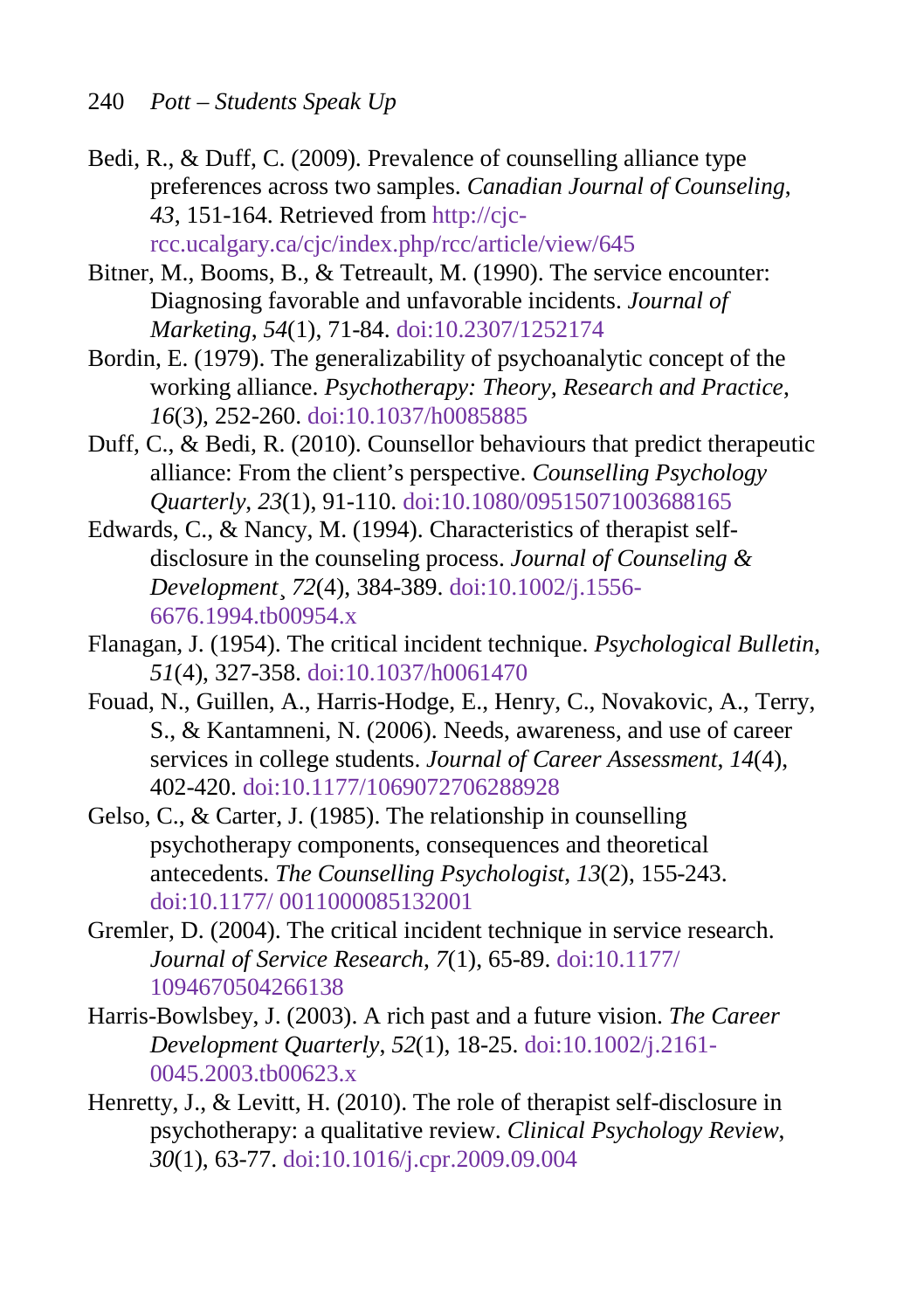- <span id="page-16-7"></span>Hughes, H., Williamson, K., & Lloyd, A. (2007). Critical incident technique. In Lipu, S. (Ed.) *Exploring methods in information literacy research*. *Topics in Australasian library and information studies* (pp. 49-66). Charles Sturt University, Wagga, Wagga.
- <span id="page-16-2"></span>Hughey, K., Nelson, D., Damminger, J., & McCalla-Wriggins. (2009). *The handbook of career advising*. Manhattan, NJ: John Wiley & Sons.
- <span id="page-16-8"></span>Kasworm, C. (2010). Adult learners in a research university: Negotiating undergraduate student identity. *Adult Education Quarterly*, *60*(2), 143-160. doi[:10.1177/0741713609336110](http://dx.doi.org/10.1177/0741713609336110)
- <span id="page-16-3"></span>Martin, D., Garske, J., & Davis, K. (2000). Relation of the therapeutic alliance with outcome and other variables: A meta-analytic review. *Journal of Consulting and Clinical Psychology*, *68*(3), 438-450. doi[:10.1037/0022-006X.68.3.438](http://dx.doi.org/10.1037/0022-006X.68.3.438)
- <span id="page-16-4"></span>Masdonati, J., Massoudi, K., & Rossier, J. (2009). Effectiveness of career counselling and the impact of the working alliance. *Journal of Career Development*, *36*(2), 183-203. doi[:10.1177/0894845309340798](http://dx.doi.org/10.1177/0894845309340798)
- <span id="page-16-5"></span>Masdonati, J., Perdrix, S., Massoudi, K., & Rossier, J. (2013). Working alliance as a moderator and mediator of career counselling effectiveness. *Journal of Career Assessment*, *22*(1), 3-17. doi[:10.1177/1069072713487489](http://dx.doi.org/10.1177/1069072713487489)
- <span id="page-16-0"></span>Mercer, J. (2007). Re-negotiating the self through educational development: Mature students' experiences. *Research in Post-Compulsory Education*, *12*(1), 19-32. doi[:10.1080/13596740601155314](http://dx.doi.org/10.1080/13596740601155314)
- <span id="page-16-6"></span>Rochelen, A., Blazina, C., & Raghunathan, R. (2002). Gender role conflict, attitudes toward career counselling, career decision-making, and perceptions of career counselling advertising brochures. *Psychology of Men & Masculinity*, *3*(2), 127-137. doi[:10.1037//1524-](http://dx.doi.org/10.1037/1524-9220.3.2.127) [9220.3.2.127](http://dx.doi.org/10.1037/1524-9220.3.2.127)
- <span id="page-16-9"></span>Rochlen, A., Milburn, L., & Hill, C. (2004). Examining the process and outcome of career counseling for different types of career counselling clients. *Journal of Career Development*, *30*(4), 263-275. doi:[10.1023/B:JOCD.0000025115.25272.66](http://dx.doi.org/10.1023/B:JOCD.0000025115.25272.66)
- <span id="page-16-1"></span>Sampson Jr., J (2009). Modern and postmodern career theories: the unnecessary divorce. *The Career Development Quarterly*, *58*(1), 91- 96. doi[:10.1002/j.2161-0045.2009.tb00178.x](http://dx.doi.org/10.1002/j.2161-0045.2009.tb00178.x)